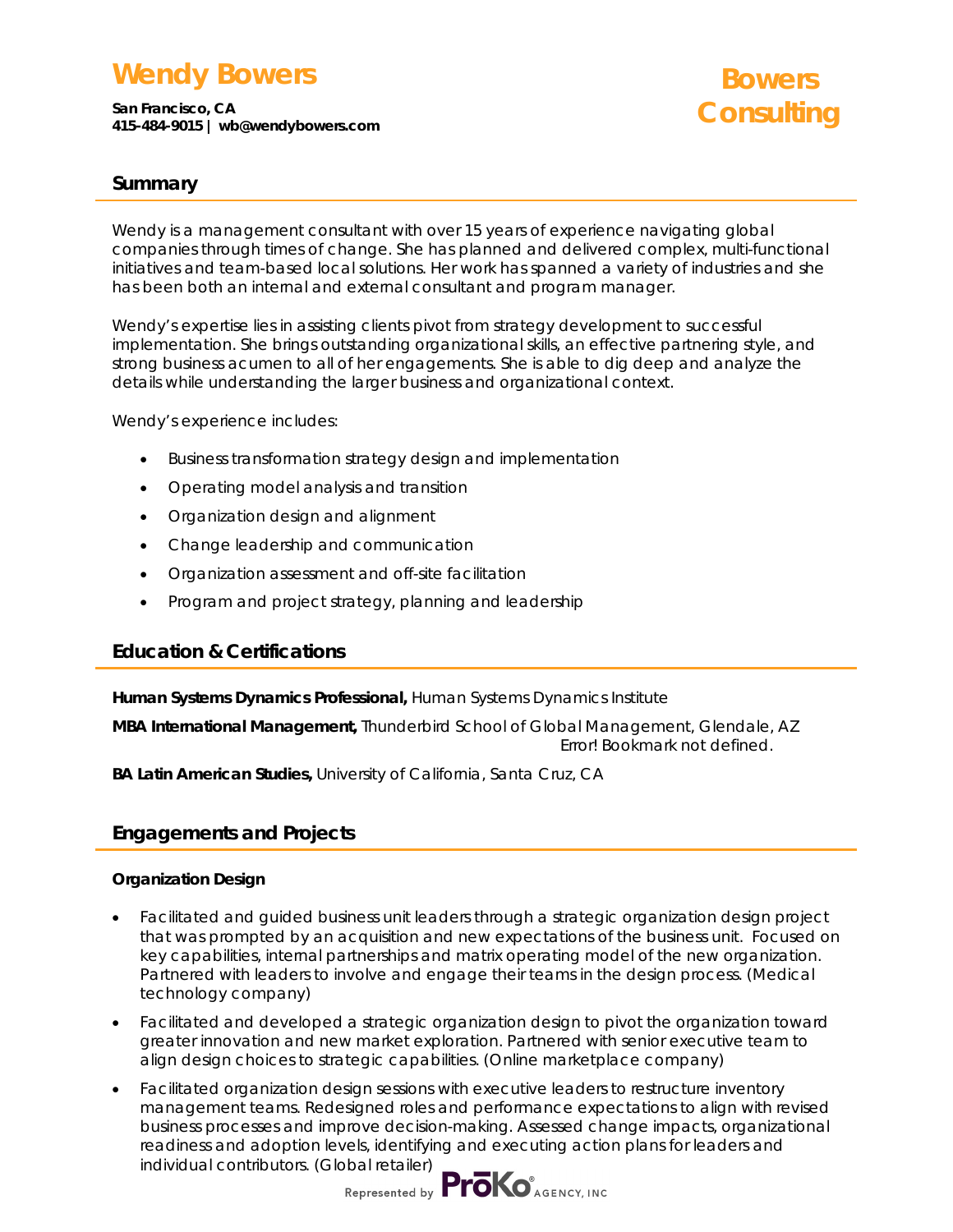# **Wendy Bowers**

- Architected re-design of team and leadership model for mobile organization to incorporate strategic capabilities into talent requirements. *(Digital interactive entertainment company)*
- Led and participated in various and differing organization design projects while employed as internal OD/Strategic Change consultant and project manager (7 years experience).

Wendy serves on the Board of the **Organization Design Forum** (**organizationdesignforum.org**) and was Co-Chair of the annual conference planning committee for 2015 and 2016. Each year achieved year-over-year improvements in attendee satisfaction and profitability.

### **Program/Project Strategy & Change Leadership**

- Leadership role in enterprise PMO driving multi-year, global strategic initiatives. Designed and delivered C-suite reporting and stakeholder engagement, including board of directors reporting and briefings. Coached and partnered with eight project leads to develop milestone plans, performance and progress metrics, and monthly and quarterly initiative reporting. Facilitated global PMO calls to align and connect geographically dispersed team and developed steering committee agendas. *(Global apparel manufacturer and retailer)*
- Designed and published strategic initiative dashboard for a Global Marketing Organization, including bi-monthly execution and support in onboarding new CMO. Partnered with twelve senior executives in development of milestone plans, and facilitated their ongoing alignment on interdependent work streams. *(Digital interactive entertainment company)*
- Developed and managed a multi-year, global strategic transformation journey. Created an integrated plan and roadmap for multi-disciplinary projects across multiple divisions, influencing prioritization and improving executive understanding of operating model levers. Led work streams on strategic organization design and operating model choices: decision rights, matrix management capabilities, SG&A cost analysis, governance model, job redesign, structure design, quarterly goal alignment for executives, operating model design, and engagement activities. *(Global apparel manufacturer and retailer)*
- Integrated operational and financial planning for global strategic initiatives into annual strategic planning and budgeting cycle. Led the design and execution of global initiative performance reporting. Persuaded executive team to streamline the number of projects as an outcome of the strategic planning cycle. *(Global apparel manufacturer and retailer)*
- Led various strategic change initiatives and work streams while employed as internal OD/Strategic Change consultant and project manager (12 years experience).

### **Organization Assessment and Leadership Alignment**

- Designed and facilitated senior executive off-site meeting focused on goal alignment and prioritization. Surfaced changing dynamics of leadership team emerging from recent acquisition and shift to matrix operating model. Guided team through appreciation of areas of concern and influence, and a structured approach to goal visibility, comparison, and prioritization. *(Medical technology company)*
- Designed and facilitated leadership team off-site for organizational development team. Meeting purpose focused on evolution of team operating model and structure, within context of shifting strategic goals. *(Global footwear and apparel retailer)*
- Designed and project managed multi-day, 150 person leadership summits. Meeting design incorporated high engagement activities, business and strategy content, brand relevant look and feel, and creative team activities. *(Global apparel manufacturer and retailer) (Digital interactive entertainment company)*